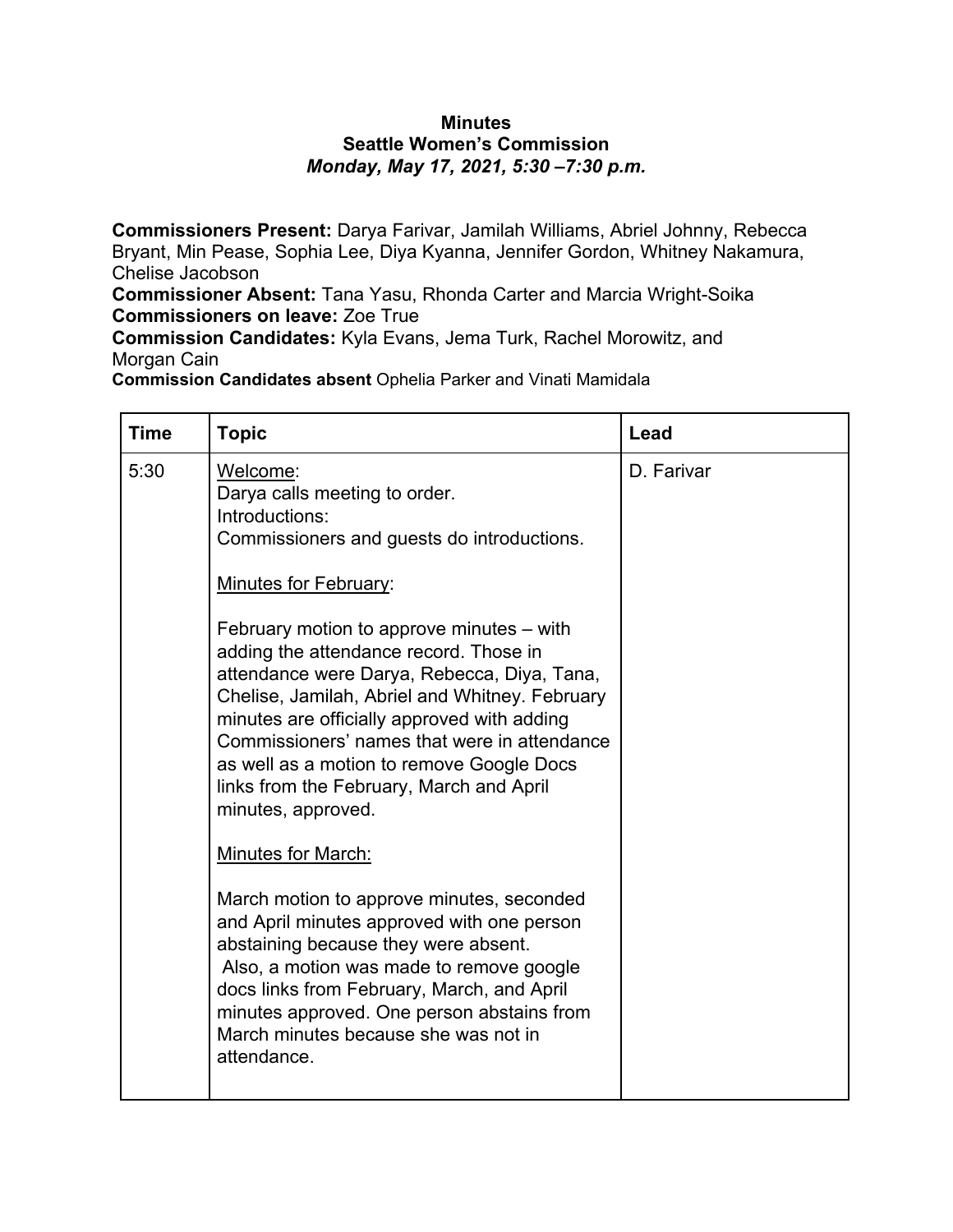|      | Minutes for April:<br>April motion to approve minutes, seconded and<br>April minutes approved with adding Jamilah<br>and Tana as being present. Also, a motion was<br>made to remove google docs links from<br>February, March, and April minutes motion<br>made and approved.                                                                                                                                                                                                                                                                                                                                                                                                                                                                                                                                                                       |                     |
|------|------------------------------------------------------------------------------------------------------------------------------------------------------------------------------------------------------------------------------------------------------------------------------------------------------------------------------------------------------------------------------------------------------------------------------------------------------------------------------------------------------------------------------------------------------------------------------------------------------------------------------------------------------------------------------------------------------------------------------------------------------------------------------------------------------------------------------------------------------|---------------------|
| 5:45 | Candidates' forum<br>A candidate's forum was discussed at the last<br>5-Commission meeting in February. It is<br>discussed here to see if there is interest in<br>collaborating and doing a candidate's forum<br>ahead of the August Primary. SLGBTQ<br>Commission will take the lead on this. The<br>positions are for Mayor City Council and City<br>Attorney. The thought is that each commission<br>come up with 2-3 questions, and help in<br>organizing and planning of this event, and<br>asking for volunteers.<br>During Covid-19 there has not been any<br>collaboration. The last time was the City<br>Council candidates back in 2018. Ideally have<br>the event at City Hall in the Bertha Knight<br>Landis room and have Seattle Channel<br>videotape it. Darya, Jema volunteer to help with<br>the planning of the candidate's forum. | R. Bryant           |
| 6:15 | 5-Commission meeting report - May 12,<br>2021<br>Candidates forum was discussed around<br>18-19 people running for Mayor now.<br>One of the Human Rights Commission<br>co-chairs discussed other ways to<br>collaborate. An action item proposed<br>was to do something like the Seattle<br><b>Women's Commission Eviction's Report</b><br>that helped craft policy. An idea is "The<br>State of Seattle coming out of Covid-19"                                                                                                                                                                                                                                                                                                                                                                                                                     | R. Bryant<br>S. Lee |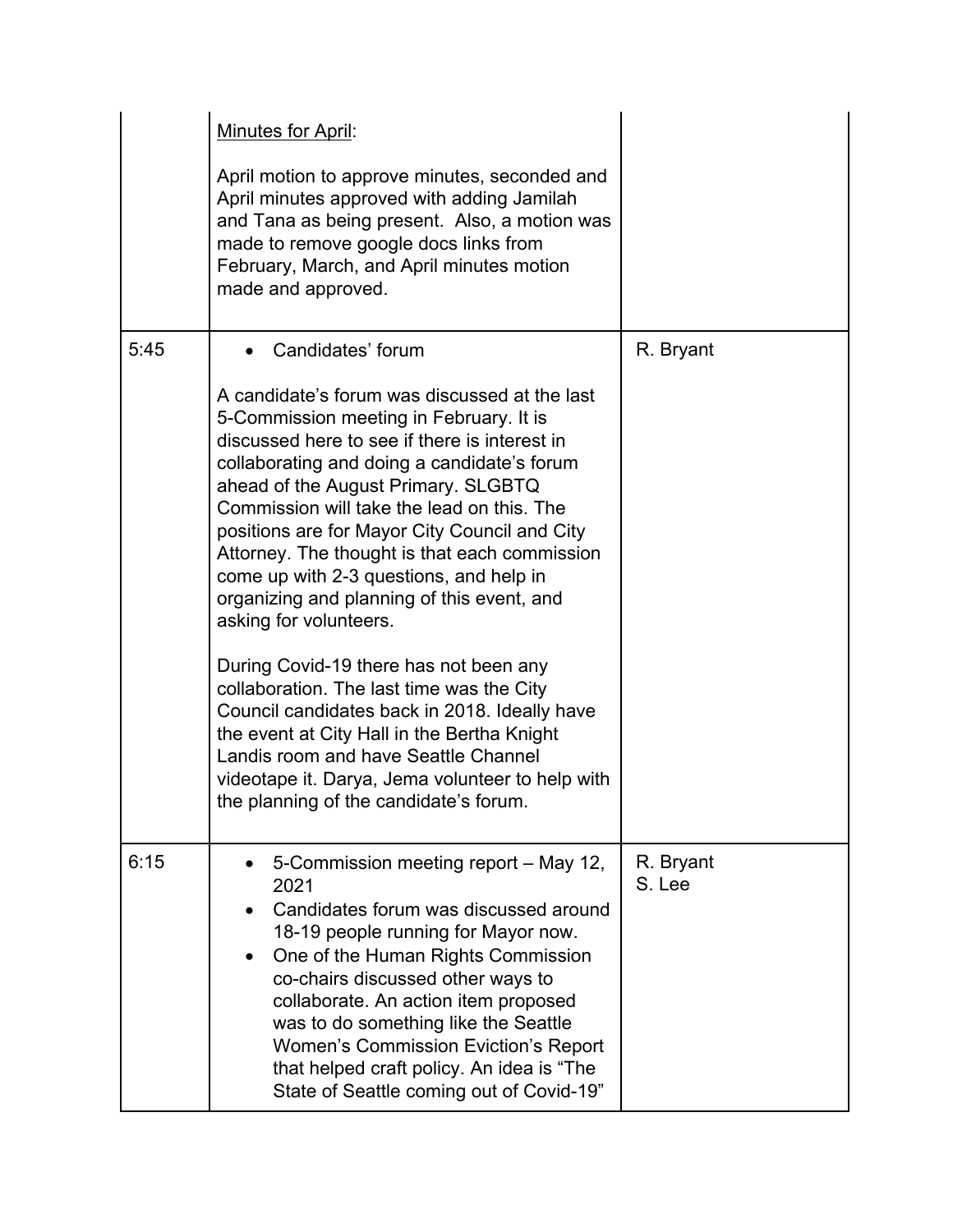|      | and share the data. People pay<br>attention when the Commissions work<br>together. It is noted that a lot of work and<br>time went into that evictions report.<br>There was financial assistance from a<br>City Councilmember to obtain funding for<br>that project and a researcher from the<br>UW did a lot of the research.<br>Disability Commission wants to do an<br>event "Know Your Rights" around the<br>end of June is when the evictions<br>moratorium will end, and people need to<br>know their rights. Anquida is leading this<br>from the Disability Commission and both<br>Whitney and Kyla are interested in<br>helping. A community group is<br>organizing, and we would support. The<br>idea is to get local officials involved,<br>organizations and local officials involved<br>with this and getting organizations<br>involved. The plan is to have a Zoom<br>event. Others felt that with some people<br>not computer savvy also recommended<br>some in-person meetings on evictions<br>and have media coverage. Chelise will<br>also participate on this committee.<br>Jamilah discussed the meet and greet of<br>$\bullet$<br>the City Councilmembers in 2018 and<br>met all the new incoming city<br>councilmembers and asked them<br>questions. We also may want to have a<br>meet and greet after the elections for the<br>mayor, city council, and city attorney. |  |
|------|-----------------------------------------------------------------------------------------------------------------------------------------------------------------------------------------------------------------------------------------------------------------------------------------------------------------------------------------------------------------------------------------------------------------------------------------------------------------------------------------------------------------------------------------------------------------------------------------------------------------------------------------------------------------------------------------------------------------------------------------------------------------------------------------------------------------------------------------------------------------------------------------------------------------------------------------------------------------------------------------------------------------------------------------------------------------------------------------------------------------------------------------------------------------------------------------------------------------------------------------------------------------------------------------------------------------------------------------------------------------------------------------------|--|
| 7:10 | Commissioners decide not to do any report out<br>but that the new Commission candidates learn<br>more about the work of each of the committees<br>and choose one to work on.                                                                                                                                                                                                                                                                                                                                                                                                                                                                                                                                                                                                                                                                                                                                                                                                                                                                                                                                                                                                                                                                                                                                                                                                                  |  |
| 7:15 | Communications committee shares their work.                                                                                                                                                                                                                                                                                                                                                                                                                                                                                                                                                                                                                                                                                                                                                                                                                                                                                                                                                                                                                                                                                                                                                                                                                                                                                                                                                   |  |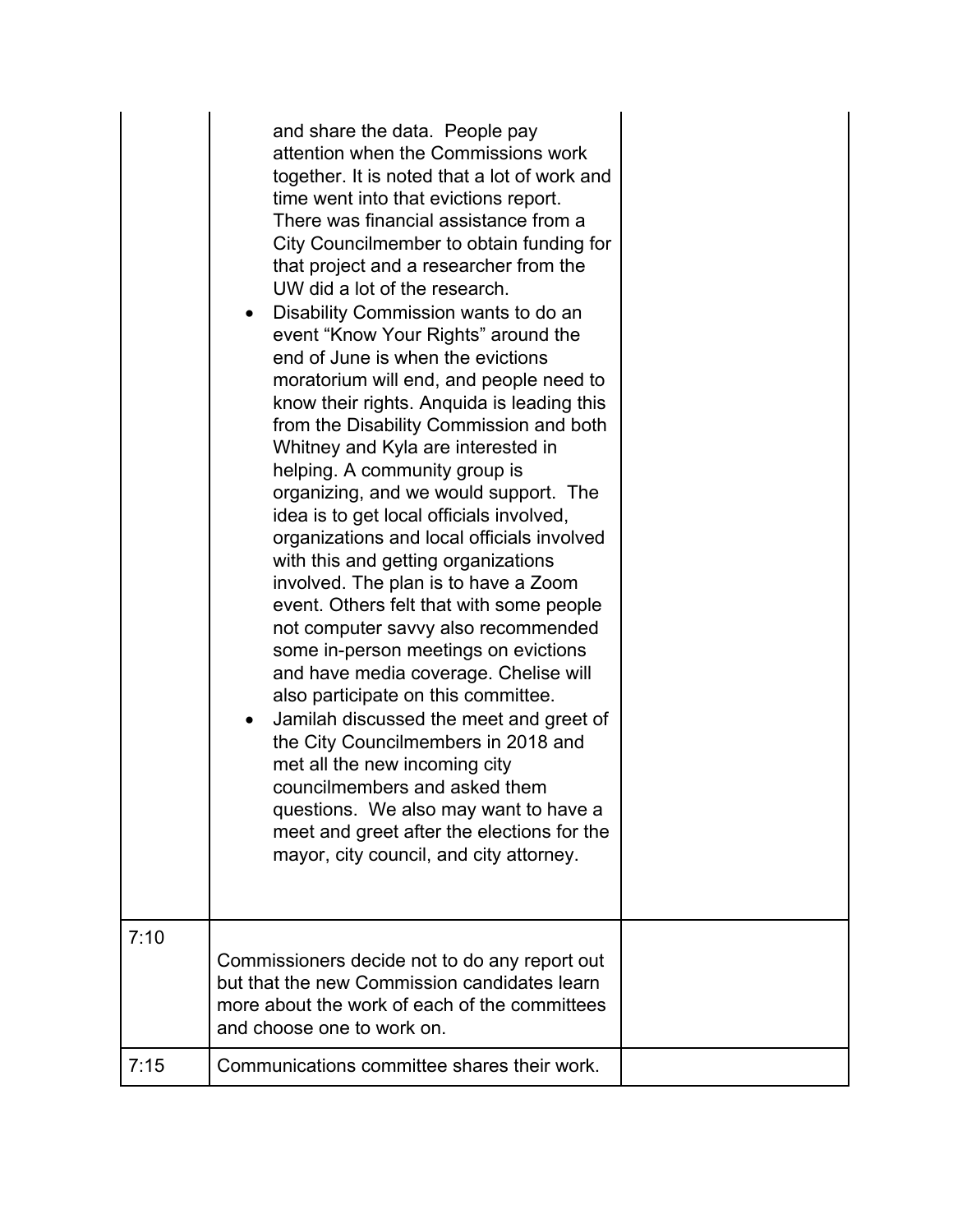- Government and Community Relations Rebecca shares their work. Committee members are Rebecca, Jennifer, Marcia, and Sophia.
- Work in Olympia (bills to sign on to). No engagement with the state legislature
- Community groups to be engaged with that we relate to and have an outreach plan.
- Check on what candidate's support.
- Policy
- Narrow in on Covid-19 has impacted women and the 2022 city budget.
- Putting together a research plan and what similar cities are doing and work with other groups and what they may be interested in. Zoe, Tana, Abriel, Chelise and Rhonda are the committee members.
- Communications Committee

Jennifer moves to join Government and Community Relations and Policy. They will work out a strategy.

Community Engagement Committee – Whitney shares their work – topics events and reoccurring events focus areas and share what they are doing. Jamilah also shares information on social media and encourages others to send their stuff to share on social media. Committee members are Darya, Min, Jamilah and Whitney.

The New Commission Candidates choose their committees below:

Jema – Policy and Research analysis Rachael – Government and Community Relations